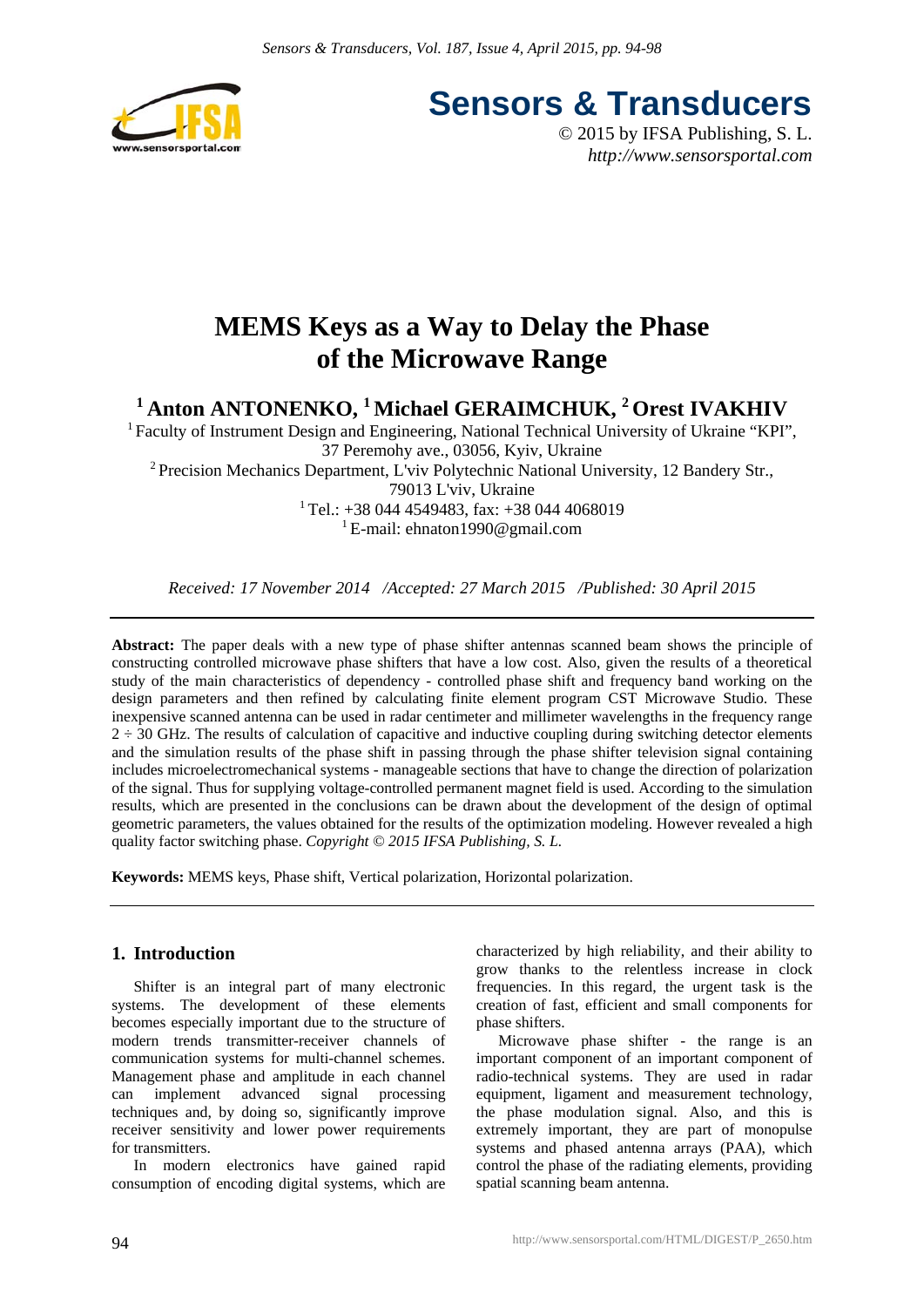Depending on the nature of the management of differentiated smooth phase (analog) and discrete (stepped) phase shifter (PS). Analog phase shifters provide smooth and discrete - speed phase change (usually in increments  $3600/2n$ , n – number of digits phase shifters). In the PAA commonly used electromechanical or semiconductor phase shifters, although manifested considerable interest and a new type of PI implemented based on MEMS.

In recent years, the field in the field of microwave phase shifters made significant progress. Firstly, this is due to the use of monolithic circuits that can not only dramatically minimize the size, but also to create a fundamentally new schemes (e.g., vector) and PS design with precision parameters in ultrawide band of operating frequencies.

Second, researchers proposed new circuit and design of phase shifters that have the characteristics that are inaccessible using circuitry previous years. Thirdly, there proprietorship based on MEMS. In fact, the parameters of phase shifters that are reported in the current prospectus and on the web, so high that professionals unfamiliar with the current state of affairs in this area can cause some distrust.

The main parameters of phase shifters (except phase characteristics) are: the level of losses being made, bandwidth, dependent damping, introduced from the phase state (parasitic amplitude modulation), the maximum transmitted power, weight, size, switching time.

#### **2. Polarization of an Electromagnetic Wave**

Radio or television program is the distribution of electromagnetic waves having two transverse (perpendicular) components: the electric field E and the magnetic field H. These fields form a plane situated at right angles to the direction of wave propagation (Fig. 1). E-field orientation in relation to the earth's surface is called polarized electromagnetic wave [1].



**Fig. 1.** Scheme of electromagnetic wave propagation.

Since the wave propagation vector H and E is always perpendicular to each other, they vary in space in the same way, describing the same shape curves, but in mutually perpendicular planes. Therefore, it suffices to know how changes in the space of one of these vectors, and the behavior of the other will be the same.

If the E-field vertical, the transmitted signal is called vertically polarized, if the E-field is horizontal, then the transmitted signal called horizontally polarized. If the E-field vector rotates a transmitted signal has a circular polarization. With satellite television broadcasting using only using only vertical and horizontal polarization.

This method allows the use of dual polarization radiation of one frequency in two different channels: one vertical polarization, the other horizontal polarization. However, the frequency of overlap can cause crosstalk, and therefore the transfer is usually not used. In practice the use frequency distribution without overlapping and adjacent channels to minimize intermodulation between the transmitted signals with opposite polarization.

Speed of propagation may depend on its polarization. Two wave linearly polarized at right angles to each other do not interfere.

Often this phenomenon is used to create different optical effects, where polarization is used to separate the images you right and left eye.

Circular polarization is applied to the antenna space lines, because reception is not important provision of the plane of polarization of the transmitting and receiving antennas. That is, the rotation of the spacecraft will not affect the possibility of communication with him. In a land line using linear polarization antenna - you can always choose in advance - horizontally or vertically placed plane of polarization antennas. Circumferential polarization antenna to perform more complex than linear polarization antenna.

Generally, circular polarization - something theoretical. In practice talking about elliptical polarization antenna - with the left or right direction of rotation [2].

# **3. Principle of Polarization Converter Construction**

Currents in metallic waveguides occur in different parts in different ways. For vertical walls are perpendicular to flow up and down the walls. In the horizontal walls of the flow pattern is more complex. Currents of vertical sections of direction to the middle to the middle horizontal wall in the longitudinal direction of the currents continue to move in currents that flow in the capacitors. There's a current flows from one wall to the other horizontal. Just in these areas should be managed to locate items that affect the flow of current conditions, and consequently the conditions of wave propagation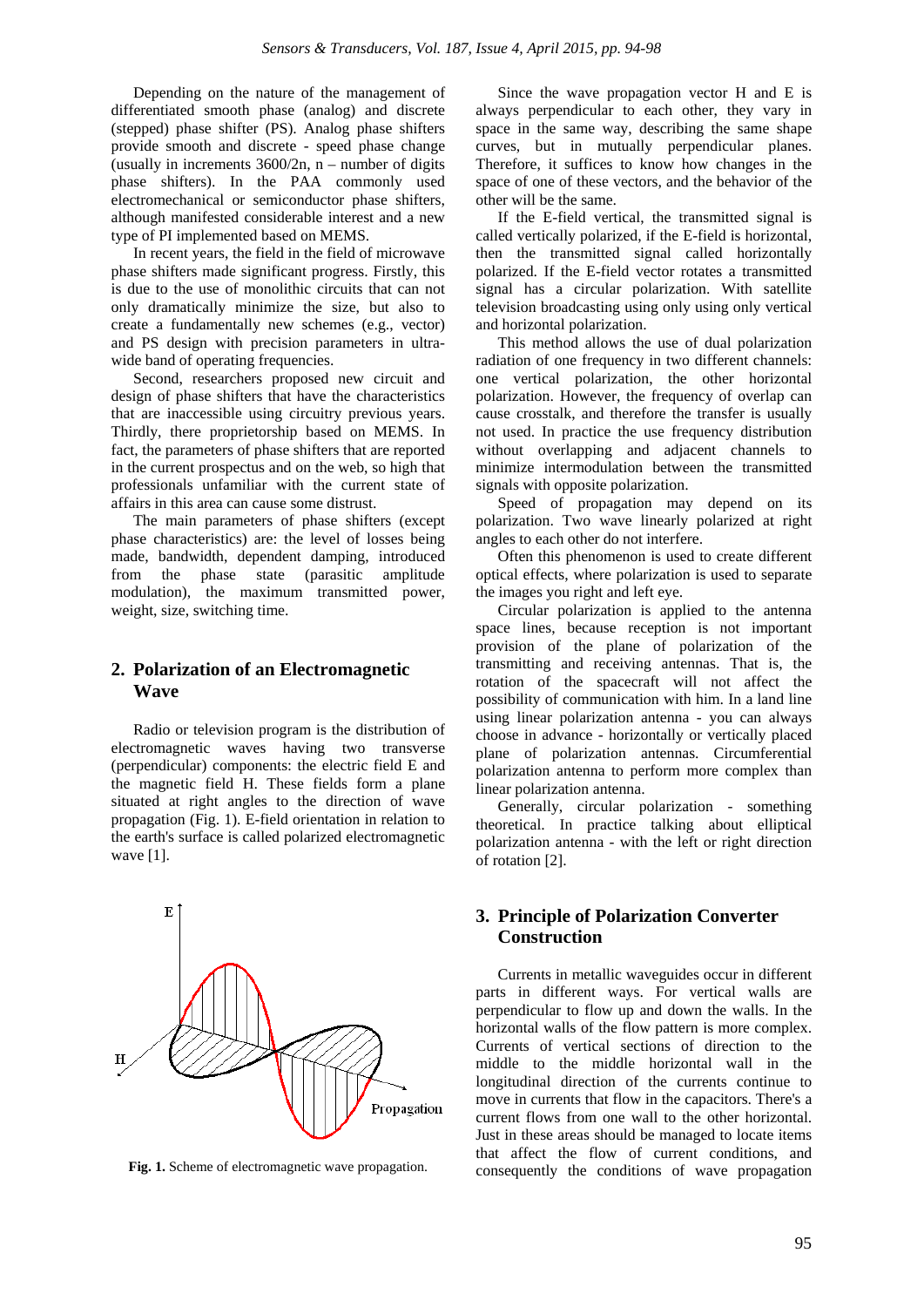along the waveguide [3]. Detailed disseminating currents shown in Fig. 2.



**Fig. 2.** Distribution of currents on the walls of the polarizer.

Managed type of polarization converter comprises two orthogonal symmetric periodic structures that incorporate isolated from the main part of the elements. Electrical connection elements isolated from the walls of the waveguide by using microelectromechanical structures (MEMS), which is implemented in the form of electromagnetic controlled capacitor having a disc-shaped electrode coated with an insulator with a high dielectric constant, and the second - a moving flat spring with magnetically material.

When snug fit electrode to dielectric cover a large capacitance. In the presence of the control magnetic field generated by an electromagnet, moving away from the electrode dielectric cover a considerable distance. The effective dielectric constant of the capacitor gap in this case is much smaller. The distance between the plates is much larger, which leads to low terminal capacitance.

Thus we have two values of capacitance between the isolated element and the housing waveguide, which leads to two values, velocity of wave propagation in the waveguide with the periodic structure.

If both pairs of periodic structures are in the same position, the orthogonal wave propagating in the waveguide with the same speed, i.e. in phase and does not affect the type of polarization of the wave coming.

#### **4. Using the Template**

Managed type of polarization converter (Fig. 3) consists of a square waveguide 1 and attached to its opposite sides of four internal periodic structures

with 8 isolated using dielectric plugs informative 7 elements ( IE ) 3. In the structure of IE has a disk coated with a dielectric film 5 with a high dielectric constant. Outside the waveguide has four solenoids 2. When in off the electromagnet, isolated element attached to the body of the waveguide through a capacitor formed by an elastic plate 6, which is made of solf-magnetic material. In the on mode electromagnet elastic plate is deformed and pressed flat to the body of his part of the waveguide, which in place of pressing stuck dielectric disc 4 is designed to disambiguate electrical contact spring – waveguide.



**Fig. 3.** The design of one of the four sections.

Speed of propagation, the plane of polarization coincides with the plane of pairs of periodic structures is dependent on the position of the elastic plate 6. In the absence of a magnetic field manager that creates an electromagnet 2, isolated elements connected to the body through the waveguide 1 large capacity, the value of which is determined by the area of the disk of the isolated element 3, the thickness and dielectric constant of the dielectric film. If the magnetic field is present - the capacity is much lower because the distance between the elements of the capacitor is much larger and filled with air. The difference between these vessels and the distinction propagation velocity along the periodic structure is shown at Fig. 4.



**Fig. 4.** Periodic structure.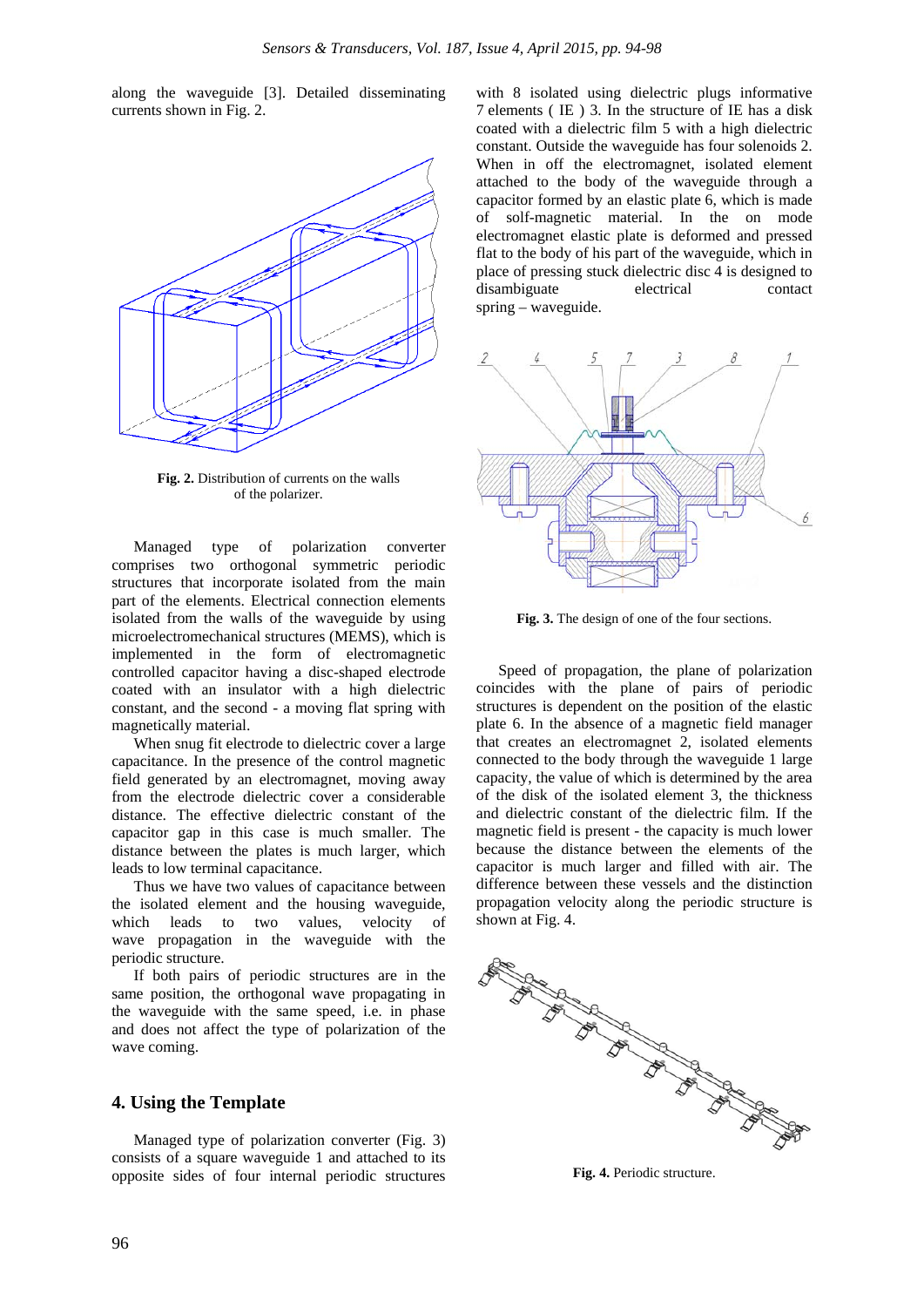### **5. Simulation Results of Polarization Converter**

For simulation it was chosen only part of the polarization converter Fig. 5, since all device simulation is a very time consuming process, therefore, to obtain the necessary shift  $90^{\circ}$  having the results of one section, it is possible to develop a device with the number of sections.



**Fig. 5.** A model of the study.

After transmission of television signals via a system of commuting polarizer C ranges, well, both with vertical and horizontal polarization was received significant change in the magnetic field switching and its absence (Fig. 6 and Fig. 7).



**Fig. 6.** Changing the pitch at vertical polarization.



**Fig. 7.** Changing fields in horizontal polarization.

From these diagrams, which clearly shows that the resulting signal passing through such a MEMS structure, made significant changes in the phase shift

when switching (change of position) N elastic membranes. When you squeeze the stress position change magnetic field is much larger than the switching position of the same membrane.

The change in phase shift can be seen in the chart gap passage of two signals (Fig. 8). From these results it can be argued that to achieve the desired effect to position 5 pair of MEMS structures. Also from this graph shows that the signal is constant over the entire frequency range, which is a measure of uniformity of structure and uniform influence on the signal passed through it.



**Fig. 8.** The phase delay between vertically and horizontally polarized signal.

As a result of the optimization were yours-values for significant impact on the phase delay provides: height cylinders (pins), the comb structure. By increasing the height of pins is increased degrees Celsius phase shift. The results of this dependence are shown in Fig. 9.



**Fig. 9.** Dependence of the phase shift by increasing the height of pins.

Define abbreviations and acronyms the first time they are used in the text, even after they have been defined in the abstract. Abbreviations such as IEEE, IFSA, ac, dc, ms, etc. do not have to be defined. Do not use abbreviations in the title or heads unless they are unavoidable.

When a signal of circular polarization of the input polarization converter, the output of which is